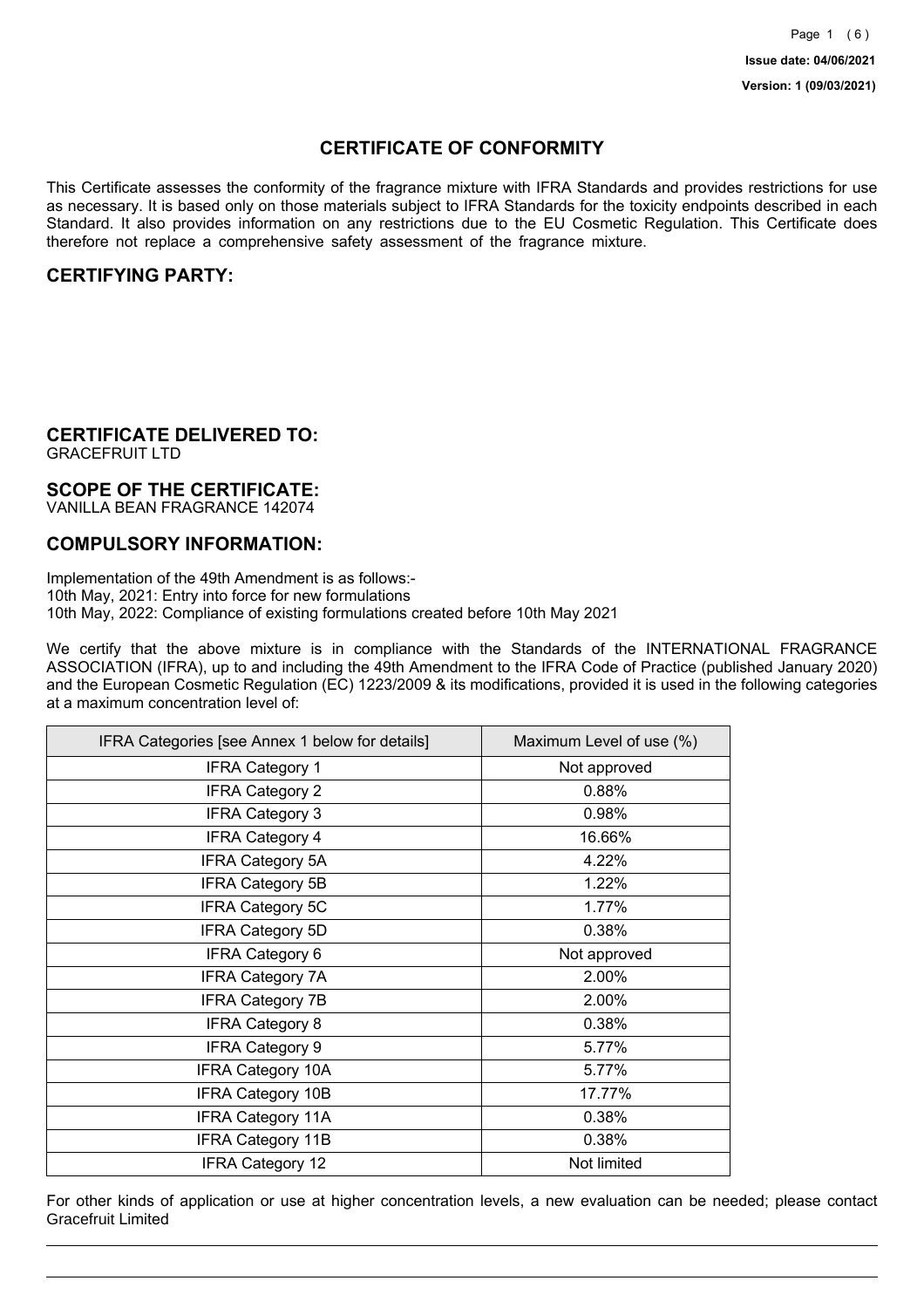## **EU COSMETIC INFORMATION:**

We certify that the above mixture is in compliance with the EU Cosmetic Regulation 1223/2009 and its amendments, provided it is used in the following applications at a maximum concentration level of:

| <b>Cosmetic Application</b>      | Maximum Level of use (%) |
|----------------------------------|--------------------------|
| Fine Fragrance                   | 86.66%                   |
| Eau de Toilette                  | 86.66%                   |
| Fragrancing cream                | 86.66%                   |
| Rinse off cosmetic products      | Not limited              |
| Other leave-on cosmetic products | 86.66%                   |
| Oral products                    | Not approved             |

Regulatory Affairs Department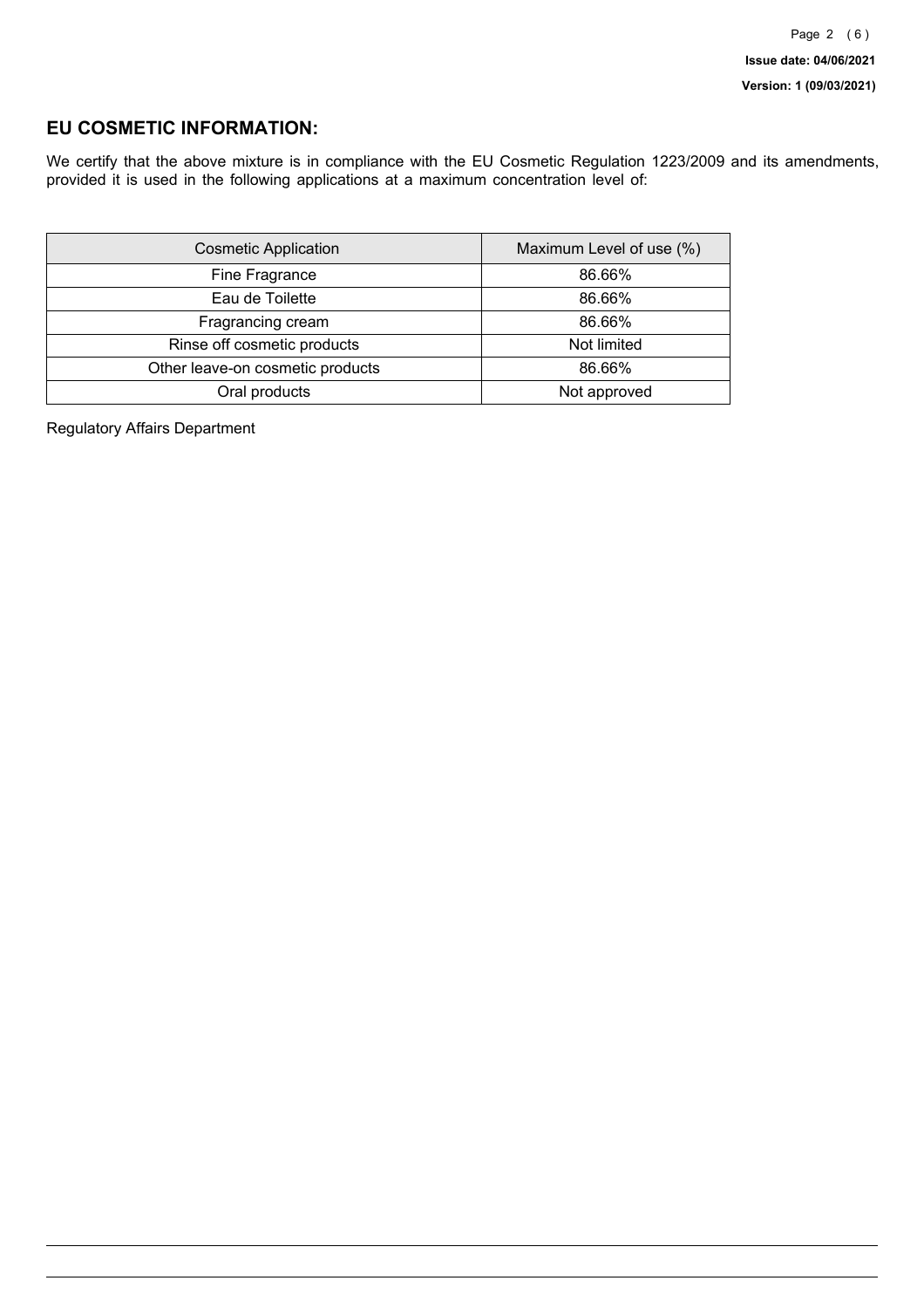### **ANNEX 1**

Below is an extract of information provided by IFRA in relation to types of application present in each IFRA Category. Additional information about IFRA Categories can be found in the Guidance to IFRA Standards, issued by IFRA.

| <b>IFRA Category</b>     | <b>Product Type</b>                                                                                                                                                                                                                                                                                                                                                                                                                                                                                                                                                                                                                                                                                                                                                                                                                                                                                                                          |
|--------------------------|----------------------------------------------------------------------------------------------------------------------------------------------------------------------------------------------------------------------------------------------------------------------------------------------------------------------------------------------------------------------------------------------------------------------------------------------------------------------------------------------------------------------------------------------------------------------------------------------------------------------------------------------------------------------------------------------------------------------------------------------------------------------------------------------------------------------------------------------------------------------------------------------------------------------------------------------|
| <b>IFRA Category 1</b>   | Products applied to the lips: Lip products e.g. lipstick, lip balm; Childrens toys                                                                                                                                                                                                                                                                                                                                                                                                                                                                                                                                                                                                                                                                                                                                                                                                                                                           |
| <b>IFRA Category 2</b>   | Products applied to the axillae: Deodorant and antiperspirant products of all types; Body sprays/mists                                                                                                                                                                                                                                                                                                                                                                                                                                                                                                                                                                                                                                                                                                                                                                                                                                       |
| IFRA Category 3          | Products applied to the face/body using fingertips: Eye products e.g. eye make-up, eye moisturizer; Facial<br>make-up; Make-up remover; Nose pore strips; Wipes for face, neck, hands, body; Facial masks; Body<br>and face paint                                                                                                                                                                                                                                                                                                                                                                                                                                                                                                                                                                                                                                                                                                            |
| <b>IFRA Category 4</b>   | Products related to fine fragrance: Hydroalcoholic and non-hydroalcoholic fine fragrance of all types e.g.<br>Eau de Toilette, Parfum, Cologne, solid perfume, fragrancing cream, aftershaves of all types; Ingredients<br>of perfume and fragrance mixtures for cosmetic kits; Scent pads; Scent strips                                                                                                                                                                                                                                                                                                                                                                                                                                                                                                                                                                                                                                     |
| <b>IFRA Category 5A</b>  | Body lotion products applied to the body using the hands (palms), primarily leave on: Foot care products<br>e.g. creams, powders; Insect repellent for application to the skin; All powders and talc (excluding baby<br>powders and talc)                                                                                                                                                                                                                                                                                                                                                                                                                                                                                                                                                                                                                                                                                                    |
| IFRA Category 5B         | Face moisturizer products applied to the face using the hands (palms), primarily leave on: Facial toner;<br>Facial moisturizers and creams                                                                                                                                                                                                                                                                                                                                                                                                                                                                                                                                                                                                                                                                                                                                                                                                   |
| IFRA Category 5C         | Hand cream products applied to the hands using the hands (palms), primarily leave on: Hand cream; Nail<br>care products including cuticle creams; Hand sanitizers                                                                                                                                                                                                                                                                                                                                                                                                                                                                                                                                                                                                                                                                                                                                                                            |
| <b>IFRA Category 5D</b>  | Baby creams, baby oils and baby talc: Baby cream/lotion, baby oil, baby powders and talc                                                                                                                                                                                                                                                                                                                                                                                                                                                                                                                                                                                                                                                                                                                                                                                                                                                     |
| <b>IFRA Category 6</b>   | Products with oral and lip exposure: Toothpaste; Mouthwash, including breath sprays; Toothpowder,<br>strips, mouthwash tablets                                                                                                                                                                                                                                                                                                                                                                                                                                                                                                                                                                                                                                                                                                                                                                                                               |
| <b>IFRA Category 7A</b>  | Rinse-off products applied to the hair with some hand contact: Hair permanent or other hair chemical<br>treatments (rinse-off) e.g. relaxers, including rinse-off hair dyes                                                                                                                                                                                                                                                                                                                                                                                                                                                                                                                                                                                                                                                                                                                                                                  |
| <b>IFRA Category 7B</b>  | Leave-on products applied to the hair with some hand contact: Hair sprays of all types e.g. pumps,<br>aerosol sprays; Hair styling aids non sprays e.g. mousse, leave- on conditioners; Hair permanent or other<br>hair chemical treatments (leave-on) e.g. relaxers, including leave-on hair dyes; Shampoo - Dry (waterless<br>shampoo); Hair deodorizer                                                                                                                                                                                                                                                                                                                                                                                                                                                                                                                                                                                    |
| <b>IFRA Category 8</b>   | Products with significant anogenital exposure: Intimate wipes; Tampons; Baby wipes; Toilet paper (wet)                                                                                                                                                                                                                                                                                                                                                                                                                                                                                                                                                                                                                                                                                                                                                                                                                                       |
| <b>IFRA Category 9</b>   | Products with body and hand exposure, primarily rinse off: Bar soap; Liquid soap; Shampoo of all type;<br>Conditioner (rinse-off); Body washes and shower gels of all types; Baby wash, bath, shampoo; Bath gels,<br>foams, mousses, salts, oils and other products added to bathwater; Cleanser for face (rinse-off); Shaving<br>creams of all types e.g. stick, gels, foams; All depilatories (including facial) and waxes for mechanical hair<br>removal; Foot care products (feet are placed in a bath for soaking); Shampoos for pets                                                                                                                                                                                                                                                                                                                                                                                                   |
| <b>IFRA Category 10A</b> | Household care excluding aerosol / spray products: Hand wash laundry detergent; Laundry pre-treatment<br>of all types e.g. paste, sprays, sticks; Machine laundry detergents with skin contact e.g. liquids, powders;<br>Fabric softeners of all types including fabric softener sheets; Ironing water; Hand dishwashing detergent;<br>Hard surface cleaners of all types e.g. bathroom, kitchen cleansers, furniture polish; Toilet seat wipes;<br>Household cleaning products, other types including fabric cleaners, carpet cleaners, furniture polishes<br>sprays and wipes, stain removers, treatment products for textiles e.g. starch sprays; Floor wax; Dry<br>cleaning kits; Fragranced oil for lamp ring, reed diffusers, pot-pourri, liquid refills for air fresheners (non-<br>cartridge systems), etc.                                                                                                                          |
| <b>IFRA Category 10B</b> | Household aerosol/spray products: Animal sprays applied to animals; Air freshener sprays, manual,<br>including aerosol and pump; Aerosol/spray insecticides                                                                                                                                                                                                                                                                                                                                                                                                                                                                                                                                                                                                                                                                                                                                                                                  |
| <b>IFRA Category 11A</b> | Products with intended skin contact but minimal transfer of fragrance to skin from inert substrate without<br>UV exposure: Feminine hygiene conventional pads, liners, interlabial pads; Diapers (baby and adult);<br>Adult incontinence pant, pad; Toilet paper (dry)                                                                                                                                                                                                                                                                                                                                                                                                                                                                                                                                                                                                                                                                       |
| <b>IFRA Category 11B</b> | Products with intended skin contact but minimal transfer of fragrance to skin from inert substrate with<br>potential UV exposure: Tights with moisturizers; Scented socks, gloves; Facial tissues (dry tissues);<br>Napkins; Paper towels; Wheat bags; Facial masks (paper/protective) e.g. surgical masks not used as<br>medical device; Fertilizers, solid (pellet or powder)                                                                                                                                                                                                                                                                                                                                                                                                                                                                                                                                                              |
| <b>IFRA Category 12</b>  | Products not intended for direct skin contact, minimal or insignificant transfer to skin: Candles of all types;<br>Laundry detergents for machine wash with minimal skin contact (e.g. Liquid tabs, pods); Automated air<br>fresheners and fragrancing of all types e.g. concentrated aerosol with metered doses, plug-ins, electrical,<br>incense, liquid refills (cartridge); Air delivery systems; Cat litter; Cell phone cases; Deodorizers/maskers<br>not intended for skin contact e.g. fabric drying machine deodorizers, carpet powders; Fuels; Insecticides<br>e.g. mosquito coil, paper, electrical, for clothing, excluding aerosols/sprays; Joss sticks or incense sticks;<br>Dishwash detergent and deodorizers - for machine wash; Olfactive board games; Paints; Plastic articles<br>(excluding toys); Scratch and sniff; Scent pack; Scent delivery system (using dry air technology); Shoe<br>polishes; Rim blocks (Toilet) |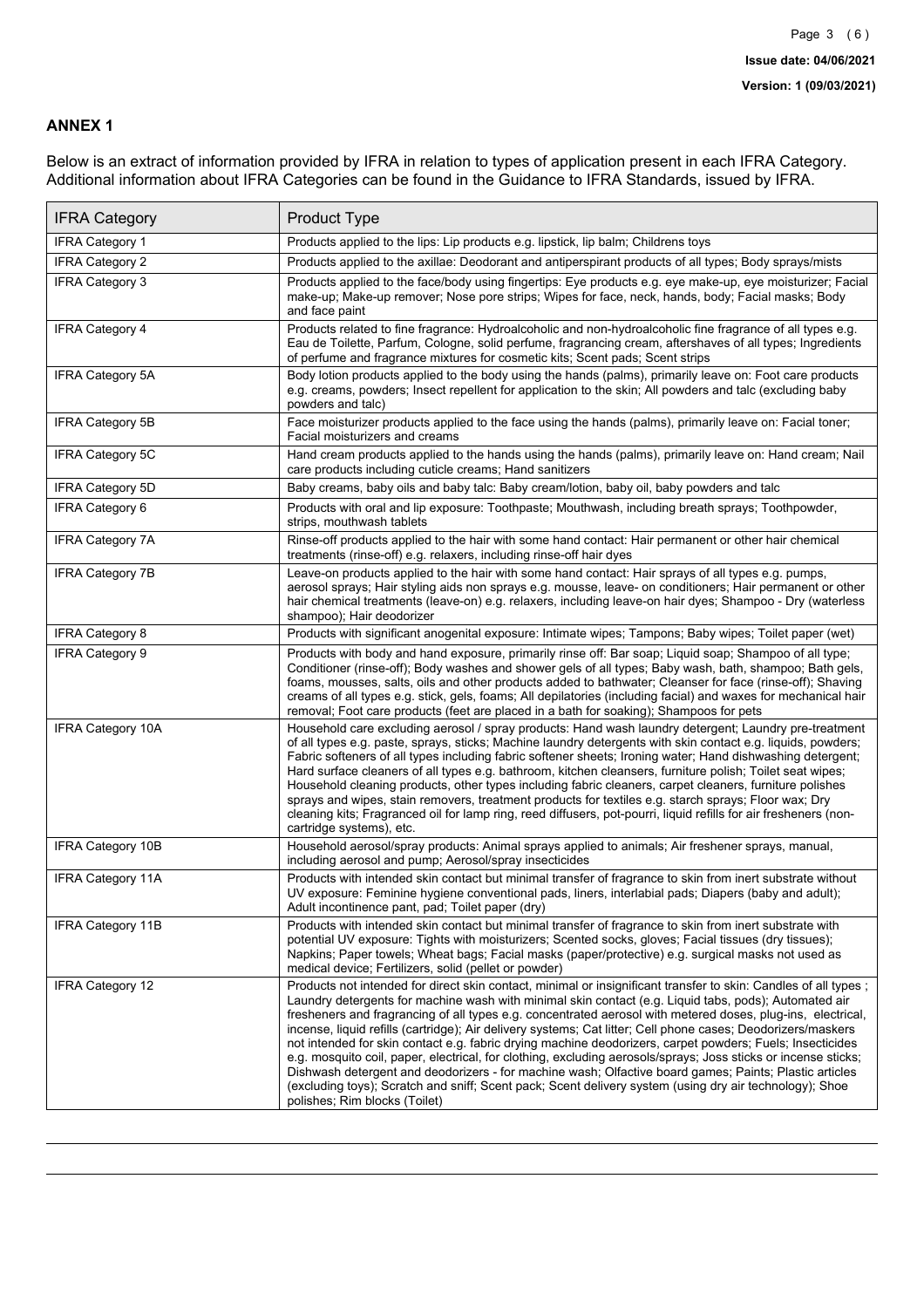## **IFRA CONFORMITY CERTIFICATE**

#### **Customer: GRACEFRUIT LTD**

#### **Product: VANILLA BEAN FRAGRANCE 142074**

We certify that the above item is in compliance with the Standards of the INTERNATIONAL FRAGRANCE ASSOCIATION (IFRA - 48th Amendment / published June 2015), provided it is used in the following classes at a maximum concentration level of:

| IFRA classes [see annex for detail] | Maximum level of use (%) |
|-------------------------------------|--------------------------|
| <b>IFRA Class 1 Limit</b>           | Not approved             |
| <b>IFRA Class 2 Limit</b>           | 1.44%                    |
| <b>IFRA Class 3.A Limit</b>         | 5.55%                    |
| IFRA Class 3.B Limit                | 5.55%                    |
| IFRA Class 3.C Limit                | 5.55%                    |
| IFRA Class 3.D Limit                | 5.55%                    |
| <b>IFRA Class 4.A Limit</b>         | 17.77%                   |
| <b>IFRA Class 4.B Limit</b>         | 17.77%                   |
| IFRA Class 4.C Limit                | 17.77%                   |
| <b>IFRA Class 4.D Limit</b>         | 17.77%                   |
| <b>IFRA Class 5 Limit</b>           | 8.88%                    |
| <b>IFRA Class 6 Limit</b>           | Not approved             |
| <b>IFRA Class 7.A Limit</b>         | 3.33%                    |
| IFRA Class 7.B Limit                | 3.33%                    |
| IFRA Class 8.A Limit                | 22.22%                   |
| IFRA Class 8.B Limit                | 22.22%                   |
| <b>IFRA Class 9.A Limit</b>         | 55.55%                   |
| <b>IFRA Class 9.B Limit</b>         | 55.55%                   |
| IFRA Class 9.C Limit                | 55.55%                   |
| IFRA Class 10.A Limit               | 27.77%                   |
| IFRA Class 10.B Limit               | 27.77%                   |
| <b>IFRA Class 11 Limit</b>          | 100%                     |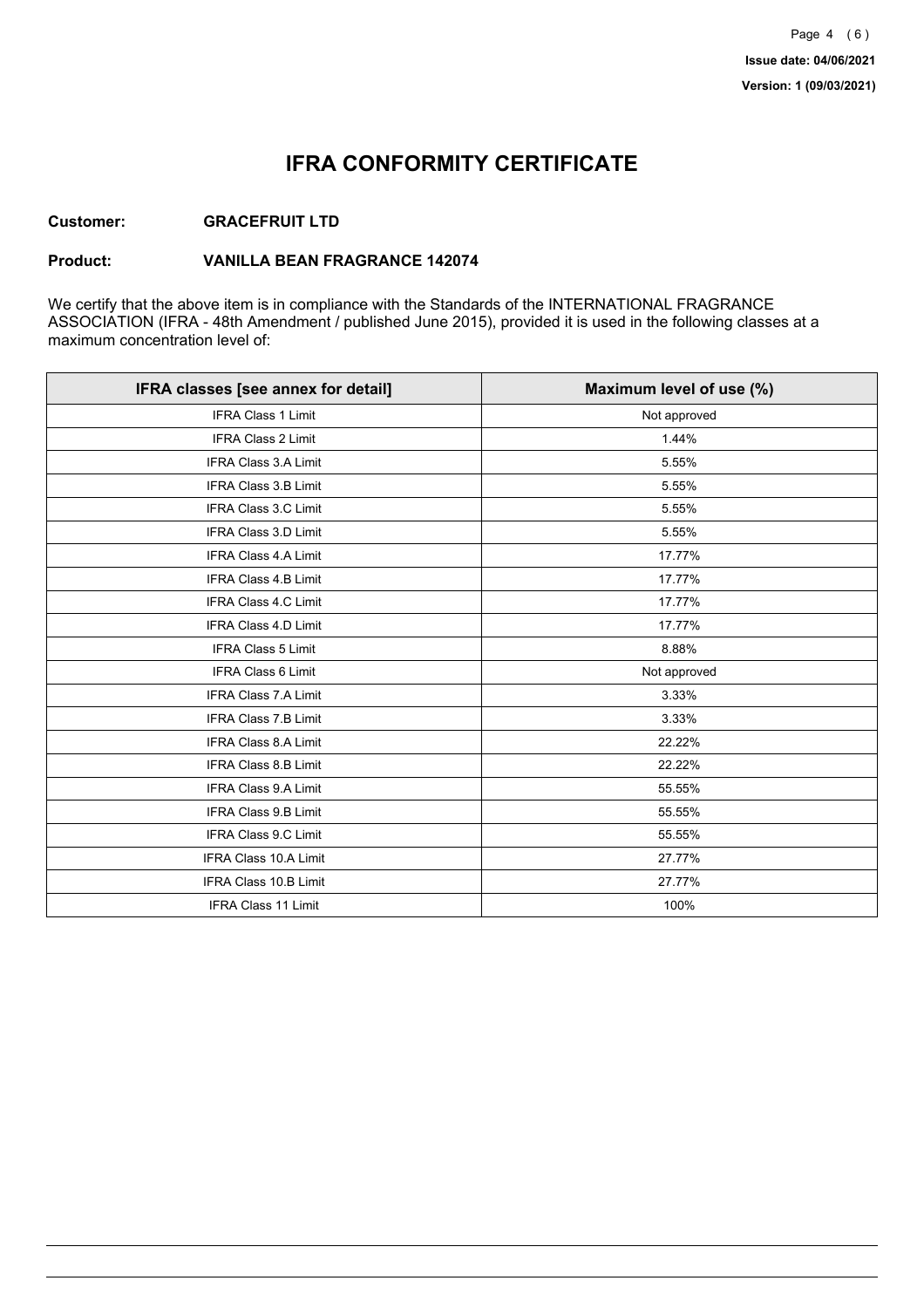# **IFRA CONFORMITY CERTIFICATE**

For other kinds of application or use at higher concentration levels, a new evaluation may be needed; please contact Gracefruit Limited.

The IFRA Standards regarding use restrictions are based on safety assessments by the Panel of Experts of the RESEARCH INSTITUTE FOR FRAGRANCE MATERIALS (RIFM) and are enforced by the IFRA Scientific Committee.

Evaluation of individual Fragrance ingredients is made according to the safety standards contained in the relevant section of the IFRA Code of Practice.

It is the ultimate responsibility of our customer to ensure the safety of the final product (containing this fragrance) by further testing if need be.

**Regulatory Affairs Department**